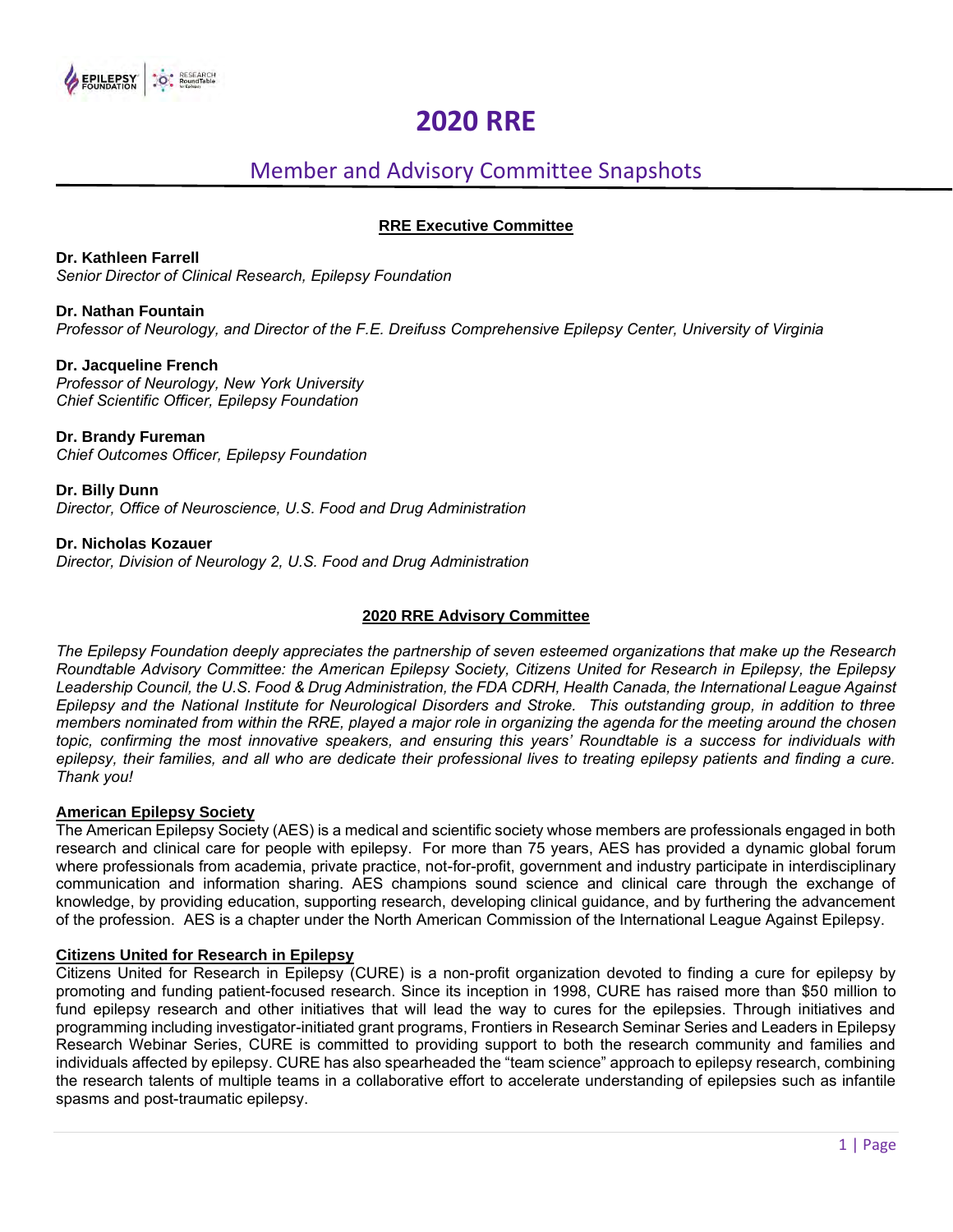

# **U.S. Food & Drug Administration (FDA)**

# **U.S. FDA Center for Devices and Radiological Health (FDA CDRH)**

# **Health Canada**

# **International League Against Epilepsy**

### **National Institute of Neurological Disorders and Stroke**

The National Institute of Neurological Disorders and Stroke (NINDS) is one of the 27 Institutes and Centers at the National Institutes of Health (NIH), and since 1950 has been conducting and funding research for brain and nervous system disorders. NINDS promotes scientific discovery through basic and translational research, as well as through clinical trials that benefit patients. Initiatives like the Epilepsy Therapy Screening Program seek to pioneer new therapies for those living with seizures.

# **Research Roundtable Industry Advisory Members**

Each year, members of the Research Roundtable elects representatives to participate on the Advisory Committee. The 2020 representatives are Drs. Dimitrios Arkilo (Takeda), Jon Giftakis (Medtronic) and Walter Kaufman (Anavex).

# **2020 RRE Member Companies**

*The Epilepsy Foundation is honored to include 22 highly innovative companies in the fifth year of the Research Roundtable for Epilepsy (RRE) initiative. Participating companies, designated representatives, and a brief summary of each member company's priorities for new and improved epilepsy therapies are listed below. On behalf of the community of individuals and families living with epilepsy, the Foundation commends the Research Roundtable member companies for contributing to this altruistic and collaborative partnership to advance new therapies for the epilepsies. Thank you!*

# **Anavex Life Sciences Corporation**

Anavex Life Sciences Corp. is a biopharmaceutical company dedicated to the development of differentiated therapeutics for the treatment of neurodegenerative and neurodevelopmental diseases including Alzheimer's disease, Parkinson's disease and rare, orphan indications such as Rett syndrome, for which the FDA has awarded orphan designation for ANAVEX 2-73. Anavex's lead drug candidate, ANAVEX 2-73, is an orally available, small-molecule activator of the sigma-1 receptor restoring cellular homeostasis by targeting protein misfolding, oxidative stress, mitochondrial dysfunction, inflammation and cellular stress, factors in both neurodegenerative and neurodevelopmental diseases. ANAVEX 2-73 Phase 2a clinical trial in Alzheimer's disease met both primary and secondary endpoints. ANAVEX 2-73 demonstrates a favorable safety, bioavailability, dose-response curve and cognitive and functional benefits. ANAVEX 2-73 demonstrated also efficacy in the following preclinical animal models: Rett syndrome (data from the Rett Syndrome Foundation), epileptic seizures (data from the NIH), Parkinson's disease (data from The Michael J. Fox Foundation for Parkinson's Research), Fragile X-autism-related disorders (data from the Fraxa Foundation), depression, anxiety and multiple sclerosis (MS), indicating its potential to treat additional CNS disorders. Anavex was awarded a grant from the Rett syndrome Foundation to commence a Phase 2 trial with ANAVEX 2-73. On-going clinical trials for ANAVEX2-73 include a Phase 2 study in Parkinson's disease with dementia, a Phase 2b/3 study in Alzheimer's disease and a Phase 2 study in Rett syndrome patients.

# **Aquestive Therapeutics**

Aquestive Therapeutics is a specialty pharmaceutical company that develops and commercializes medicines to solve critical therapeutic problems and meaningfully improve people's lives. As the primary innovator and worldwide leader in delivering differentiated medicines on oral film, Aquestive has manufactured more than 1 billion doses of film medications to meet the needs of patients around the world. The company produces three commercial products: Sympazan™ (clobazam) Oral Film, Suboxone® (buprenorphine and naloxone) sublingual film and Zuplenz® (ondansetron) oral soluble film. Aquestive's proprietary pipeline includes LibervantTM (diazepam) Buccal Film, an investigational product candidate for the treatment of seizure clusters in select patients with refractory epilepsy. The company also collaborates with pharmaceutical partners to bring new molecules to market using proprietary, best-in-class technologies, like PharmFilm®, and proven capabilities for drug development and commercialization.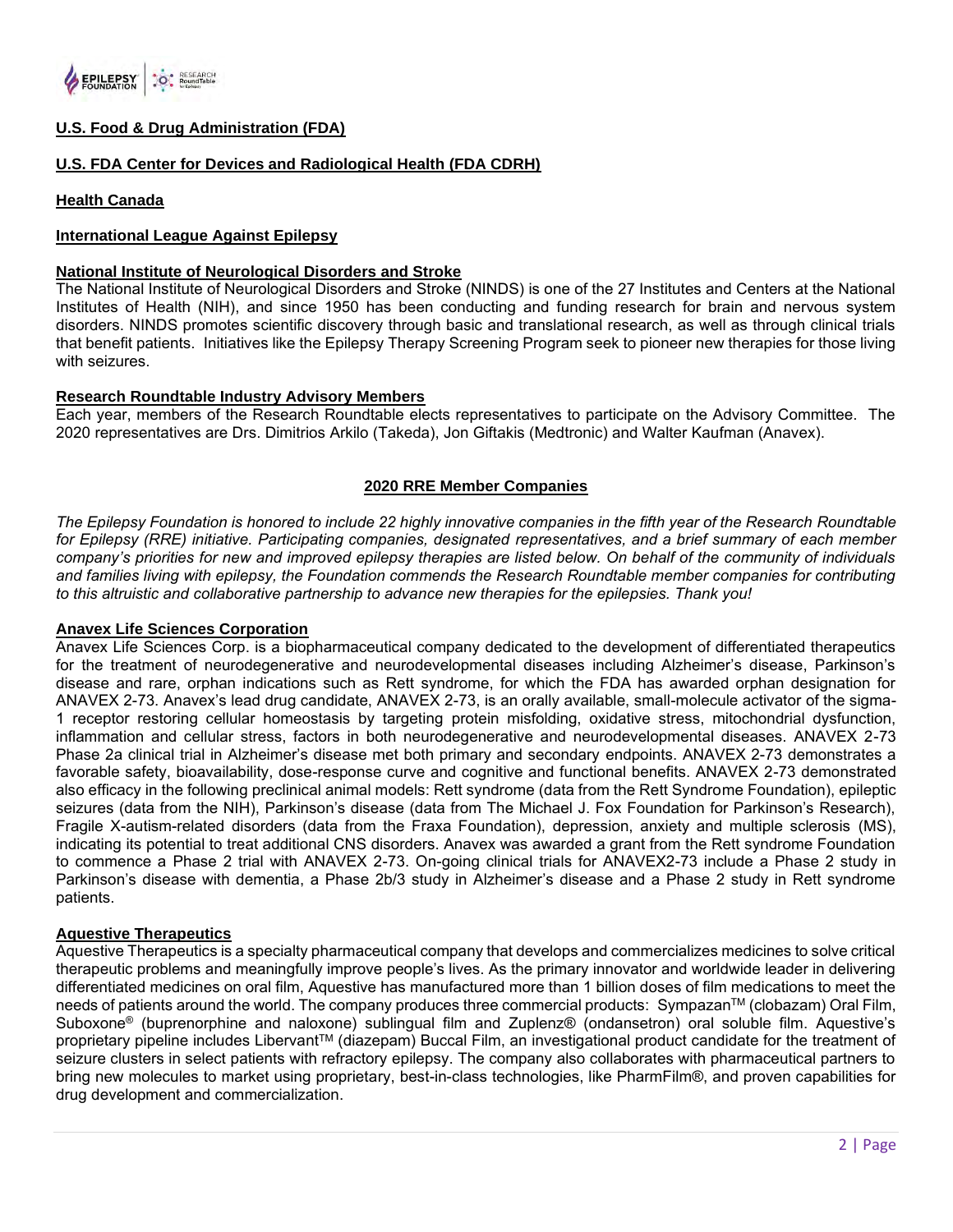

# **Biogen**

At Biogen, our mission is clear: we are pioneers in neuroscience. Biogen discovers, develops and delivers worldwide innovative therapies for people living with serious neurological and neurodegenerative diseases as well as related therapeutic adjacencies. One of the world's first global biotechnology companies, Biogen was founded in 1978 by Charles Weissmann, Heinz Schaller, Kenneth Murray and Nobel Prize winners Walter Gilbert and Phillip Sharp. Today Biogen has the leading portfolio of medicines to treat multiple sclerosis, has introduced the first approved treatment for spinal muscular atrophy, commercializes biosimilars of advanced biologics and is focused on advancing research programs in multiple sclerosis and neuroimmunology, Alzheimer's disease and dementia, neuromuscular disorders, movement disorders, ophthalmology, immunology, neurocognitive disorders, acute neurology and pain.

# **Cerevel Therapeutics**

Cerevel Therapeutics is planning to conduct the REALIZE trial, a Phase 2 study designed to assess the efficacy, safety and tolerability of CVL-865, an alpha2/3/3-subtype selective GABA<sup>A</sup> positive allosteric modulator (PAM), as an adjunctive treatment in participants with drug-resistant focal onset seizures. Cerevel Therapeutics was established in 2018 and is dedicated to unraveling the mysteries of the brain to treat neuroscience diseases. The company seeks to unlock the science surrounding new treatment opportunities through understanding the neurocircuitry of neuroscience diseases and associated symptoms. Cerevel Therapeutics has a diversified pipeline comprising five clinical-stage investigational therapies and several preclinical compounds with the potential to treat a range of neuroscience diseases, including Parkinson's disease, epilepsy, schizophrenia and substance use disorder. Headquartered in Boston, Cerevel Therapeutics is advancing its current research and development programs while exploring new modalities through internal research efforts, external collaborations or potential acquisitions. For more information, visit [www.cerevel.com](https://nam04.safelinks.protection.outlook.com/?url=http%3A%2F%2Fwww.cerevel.com%2F&data=02%7C01%7Crachel.gurrell%40cerevel.com%7C189d265a85d84d03f92608d7f1121ce0%7C342ef7d7ac46480eafc7442b0858a145%7C0%7C0%7C637242932410192637&sdata=W8tn3wY1iQJFSxmaACUMBkzMwQVf57DSqRGcGTNk%2F7I%3D&reserved=0)

# **Eisai Inc.**

As epilepsy is the fourth most common neurological disorder and affects people of all ages and races, Eisai has spent over three decades discovering and developing innovative medicines to address the unmet needs of patients suffering from seizure disorders worldwide. Eisai continues to invest in discovering new treatments for epilepsy and other seizure disorders. Under our *human healthcare mission* (*hhc*), we market four epilepsy products: Fycompa®, an in-house discovered AMPA receptor antagonist; Inovelon®/BANZEL®, a treatment for the seizures associated with the rare disease Lennox-Gastaut syndrome; and Zebinix® and Zonegran®, treatments for partial-onset seizures. Understanding that epilepsy patients and their caregivers need more than just medications to navigate their condition on a day-to-day basis, we provide a "total care" treatment approach with programs and services that focus on resources, support and education. In partnership with the Child Neurology Foundation, we developed *Transitions of Care*, a program that provides resources to help those living with epilepsy, and/or their caregivers, navigate and simplify the transition from their pediatric neurology team to their adult neurology team. To help reduce the stigma associated with epilepsy, we teamed with Jumo Health to create six epilepsy-related Medikidz® comic books, whose animated superheroes explain medical conditions by providing accurate and engaging information for young people and their families. We also developed the Magnolia Paws for Compassion program in partnership with the Epilepsy Foundation and 4 Paws for Ability, which is designed to raise awareness of the support that animal assistance can provide to families affected by epilepsy or seizure disorders. More information on our epilepsy resources can be found on [www.advancingepilepsycare.com.](http://www.advancingepilepsycare.com/) To learn more about our company, please visit us at [www.eisai.com](http://www.eisai.com/) and follow us on [LinkedIn](https://www.linkedin.com/company/eisai/) and [Twitter.](https://twitter.com/EisaiUS/status/974699695787327488)

#### **Encoded Therapeutics**

Encoded Therapeutics, Inc., is a biotechnology company developing precision gene therapies for a broad range of severe genetic disorders. Our mission is to realize the potential of genomics-driven precision medicine by overcoming key limitations of viral gene therapy. We focus on delivering life-changing advances that move away from disease management and towards lasting disease modification. We are advancing our lead program, ETX101, for the treatment of *SCN1A-*positive Dravet Syndrome. For more information, please visit [www.Encoded.com.](http://www.encoded.com/)

# **Engage Therapeutics**

Engage Therapeutics is developing *Staccato* alprazolam for the immediate termination of an active epileptic seizure. *Staccato* alprazolam is an investigational drug designed to be used as a single-use, epileptic seizure rescue therapy that combines the *Staccato* delivery technology, which is currently used in a U.S. Food and Drug Administration (FDA) approved product, with alprazolam, an FDA-approved benzodiazepine. It is a small, hand-held inhaler device designed for easy delivery of alprazolam with a single normal breath potentially providing a way for people with epilepsy and their caregivers to stop an active seizure. The Company anticipates advancing Staccato alprazolam to a Phase 3 registration trial in the second half of 2020.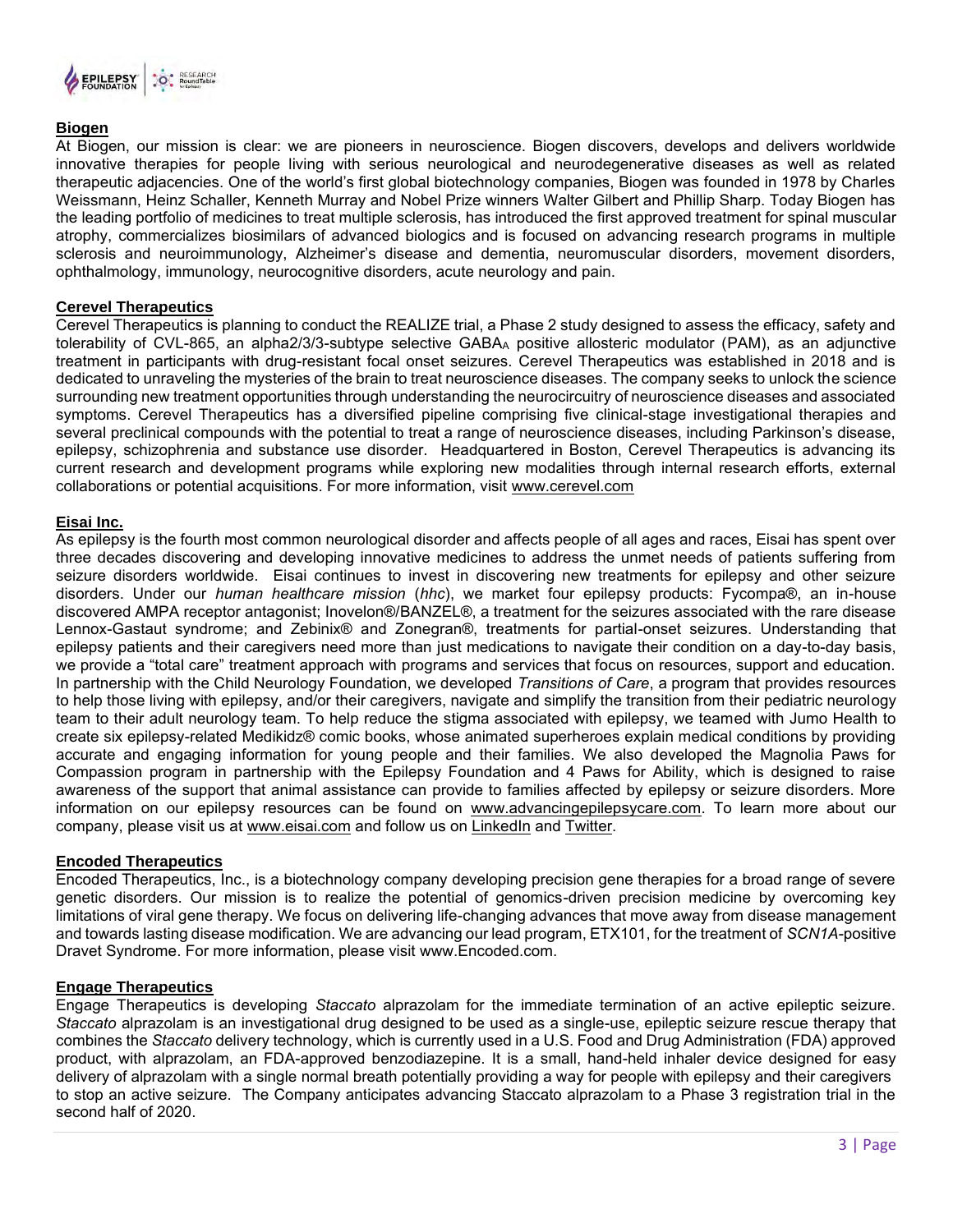

# **Greenwich Biosciences**

Greenwich Biosciences is focused on discovering, developing, and commercializing novel therapeutics from its proprietary cannabinoid product platform. Our enduring commitment to scientific rigor and exacting pharmaceutical manufacturing standards enables us to bring forward plant-derived cannabinoid prescription medicines for patients. We are the first and only company to pursue and receive FDA approval for a plant-derived cannabinoid therapy that addresses difficult-to-treat conditions with significant unmet needs. It is our passion and purpose to continually seek solutions that transform the lives of those living with rare and severe neurological diseases. For additional information, please visit [www.GreenwichBiosciences.com](http://www.greenwichbiosciences.com/)

# **Marinus Pharmaceuticals**

Marinus Pharmaceuticals, Inc. is a biopharmaceutical company dedicated to the development of ganaxolone, which offers a new mechanism of action, demonstrated efficacy and safety, and convenient dosing to improve the lives of patients suffering from epilepsy and neuropsychiatric disorders. Ganaxolone is a positive allosteric modulator of GABAA receptor that are a well-characterized target in the brain known to mediate anti-seizure, antidepressant and anti-anxiety effects. Ganaxolone is being developed in three different dose forms (IV, capsule and liquid) intended to maximize therapeutic reach to adult and pediatric patient populations in both acute and chronic care settings. Marinus has initiated the first ever pivotal study in children with CDKL5 deficiency disorder, a rare form of epilepsy, and is currently conducting studies in patients with postpartum depression and refractory status epilepticus.

# **Medtronic**

Medtronic LLC is a medical device company dedicated to human welfare by application of biomedical engineering in the research, design, manufacture, and sale of instruments or appliances that alleviate pain, restore health, and extend life. Medtronic has two product lines used in the surgical treatment of drug-resistant epilepsy, Deep Brain Stimulation (DBS) and Visualase™ MRI-Guided Laser Ablation. DBS therapy for epilepsy delivers controlled electrical pulses to the anterior nucleus of the thalamus (ANT). In 2018 the U.S. Food and Drug Administration (FDA) granted pre-market approval for Medtronic DBS Therapy for Epilepsy as adjunctive treatment for reducing the frequency of partial-onset seizures. The approval was based on results from the SANTE® trial, wherein patients had a median seizure frequency reduction of 75 percent at seven years post-implant. Visualase™ uses a small laser probe to heat and destroy unwanted brain tissue using real-time MRI guidance. Due to its minimally invasive nature, patients only have a one stitch closure and typically leave the hospital the day after surgery. We are currently conducting a clinical trial (SLATE) to demonstrate safety and efficacy in the surgical treatment of mesial temporal lobe epilepsy.

# **Neurelis**

Neurelis, Inc. is an innovation-driven neuroscience company focused on providing solutions for unmet medical needs. We have reached a milestone in patient care with the Company's [first FDA-approved treatment.](http://www.valtoco.com/) For more information, please visi[t](http://www.neurelis.com/) [http://www.neurelis.com.](http://www.neurelis.com/)

# **Neurocrine Biosciences**

Neurocrine Biosciences is a neuroscience-focused, biopharmaceutical company with 28 years of experience discovering and developing life-changing treatments for people with serious, challenging and under-addressed neurological, endocrine and psychiatric disorders. The company's diverse portfolio includes FDA-approved treatments for tardive dyskinesia, Parkinson's disease and endometriosis\* and clinical development programs in multiple therapeutic areas including a gene therapy for Parkinson's disease, chorea in Huntington disease, congenital adrenal hyperplasia, epilepsy, uterine fibroids\* and polycystic ovary syndrome\* (*\*in collaboration with AbbVie*). Headquartered in San Diego, Neurocrine Biosciences specializes in targeting and interrupting disease-causing mechanisms involving the interconnected pathways of the nervous and endocrine systems.

# **Otsuka Pharmaceutical**

Otsuka Pharmaceutical Company is a global healthcare company with the corporate philosophy: "Otsuka–people creating new products for better health worldwide." Otsuka researches, develops, manufactures and markets innovative products, with a focus on pharmaceutical products to meet unmet medical needs and nutraceutical products for the maintenance of everyday health. Otsuka established a presence in the U.S. in 1973 and today its U.S. affiliates include Otsuka Pharmaceutical Development & Commercialization, Inc. (OPDC) and Otsuka America Pharmaceutical, Inc. (OAPI). OPDC and OAPI are indirect subsidiaries of Otsuka Pharmaceutical Company, Ltd., which is a subsidiary of Otsuka Holdings Co., Ltd. headquartered in Tokyo, Japan. These companies' 1,800 employees in the U.S. develop and commercialize medicines in mental health, oncology, cardio-renal and nephrology, using cutting-edge technology to address unmet healthcare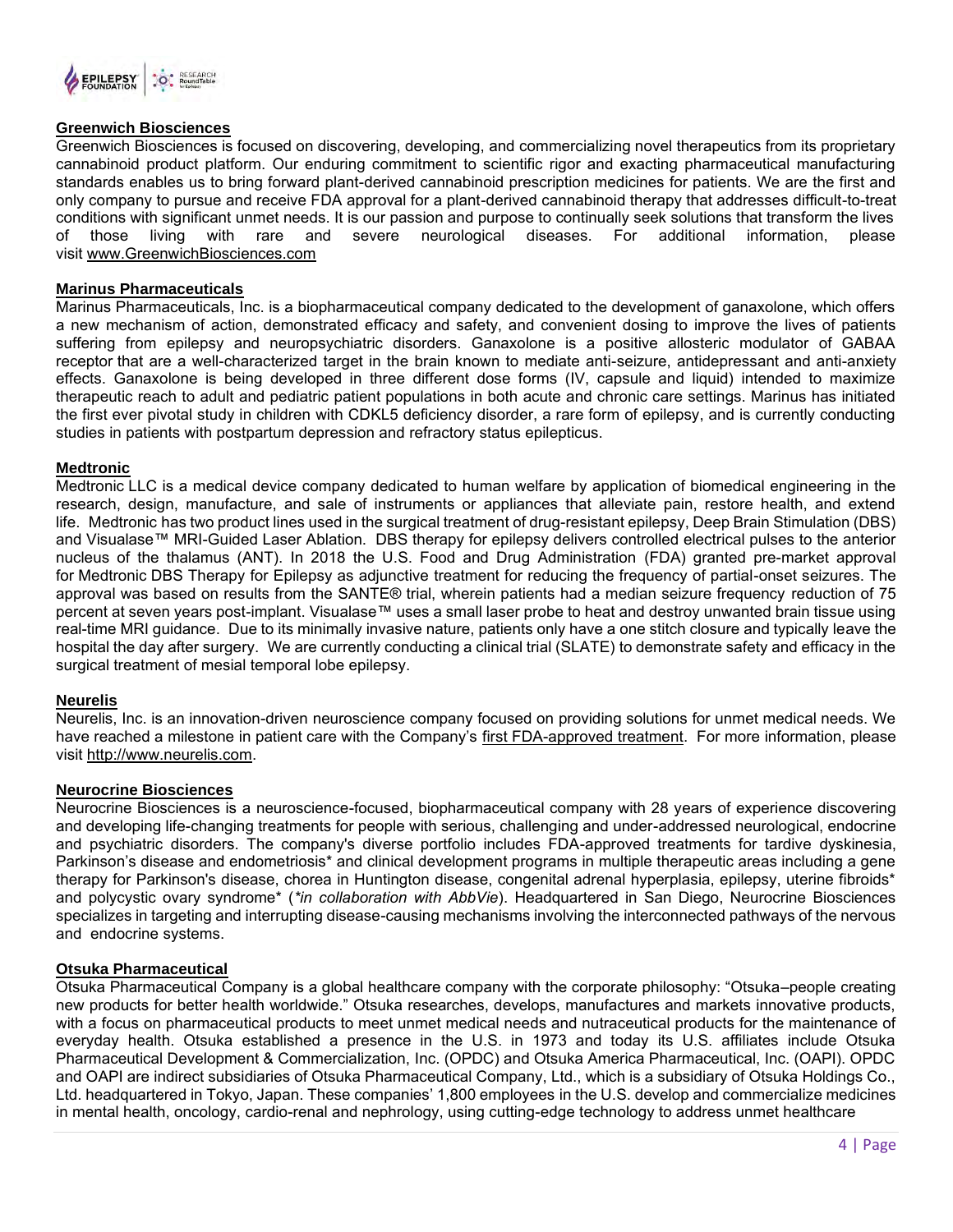

needs. Otsuka's most recently approved product in the U.S. is indicated for the treatment of adults with schizophrenia and as an adjunctive therapy to antidepressant medications for adults with major depressive disorder. In the medical device field, Otsuka markets a urea breath test used to detect H. pylori infection in the digestive tract. OPDC is dedicated to clinical development of promising drug candidates in mental health, oncology, cardio-renal, epilepsy and nephrology.

# **Ovid Therapeutics**

Ovid Therapeutics Inc. is a New York-based biopharmaceutical company using its BoldMedicine® approach to develop medicines that transform the lives of patients with rare neurological disorders. Ovid has a broad pipeline of potential first-inclass medicines. The company's most advanced investigational medicine, OV101 (gaboxadol), is currently in clinical development for the treatment of Angelman syndrome and Fragile X syndrome. Ovid is also developing OV935 (soticlestat) in collaboration with Takeda Pharmaceutical Company Limited for the potential treatment of rare developmental and epileptic encephalopathies (DEE). For more information on Ovid, please visit http://www.ovidrx.com/.

# **Sage Therapeutics**

Sage Therapeutics is a biopharmaceutical company committed to developing novel therapies with the potential to transform the lives of people with debilitating disorders of the brain. We are pursuing new pathways with the goal of improving brain health, and our depression, neurology and neuropsychiatry franchise programs aim to change how brain disorders are thought about and treated. Our mission is to make medicines that matter so people can get better, sooner. For more information, please visit www.sagerx.com.

# **SK Life Science**

SK Life Science is a subsidiary of SK biopharmaceuticals, focused on developing and bringing treatments for disorders of the central nervous system (CNS) to market. Both are a part of the global conglomerate SK Group, the second largest company in Korea. SK life science is growing quickly in the U.S., with headquarters in Fair Lawn, New Jersey. SK life science has a pipeline of six products in development for the treatment of CNS disorders including epilepsy, sleep disorder and attention deficit hyperactivity disorder, among others. The company's lead product is cenobamate, an investigational compound that is being studied as a potential treatment option for patients with epilepsy. For more information, visit SK life science's website at [www.SKLifeScienceInc.com](http://www.sklifescienceinc.com/)

# **Supernus Pharmaceuticals**

Supernus Pharmaceuticals is committed to pioneering new medications in neurology and psychiatry. Commitment to patients, healthcare providers, and caregivers is the foundation of our company. Our product portfolio includes Oxtellar XR® and TROKENDI XR®. Oxtellar XR is indicated for the treatment of partial-onset seizures in patients ≥ 6yrs of age and TROKENDI XR is indicated to prevent migraine headaches in adults and adolescents 12 years and older and to treat certain types of seizures (partial onset seizures and primary generalized tonic-clonic seizures) in people 6 years and older. Our robust CNS pipeline includes SPN-817 (huperzine A) being investigated for potential treatment in select seizure disorders. Furthermore, Supernus has recently announced plan to acquire USWM, with products indicated for Parkinson's Disease (Apokyn® pen and Xadago®), cervical dystonia and sialorrhea (Myobloc®/Neurobloc®) , as well as projects in development, including a continuous subcutaneous infusion of apomorphine for patients with Parkinson's Disease. The psychiatry pipeline includes SPN-812 for the treatment of ADHD and SPN-820 for treatment-resistant depression.

# **Takeda Pharmaceutical**

Takeda Pharmaceutical Company Limited [\(TSE:4502/NYSE:TAK\)](https://www.takeda.com/investors/) is a global, values-based, R&D-driven biopharmaceutical leader headquartered in Japan, committed to bringing Better Health and a Brighter Future to patients by translating science into highly-innovative medicines. Takeda focuses its R&D efforts on four therapeutic areas: Oncology, Rare Diseases, Neuroscience and Gastroenterology (GI). We also make targeted R&D investments in Plasma-Derived Therapies and Vaccines. We are focusing on developing highly innovative medicines that contribute to making a difference in people's lives by advancing the frontier of new treatment options and leveraging our enhanced collaborative R&D engine and capabilities to create a robust, modality-diverse pipeline. Our employees are committed to improving quality of life for patients and to working with our partners in health care in approximately 80 countries. For more information, visit [https://www.takeda.com](https://www.takeda.com/)

# **UCB**

At UCB, everything we do starts with a simple question: "how can we create more value for people living with severe diseases?". For more than 30 years UCB has made a major contribution to improving epilepsy care and continues to work on addressing key unmet needs in epilepsy, notably drug-resistant epilepsy, acute seizures, and disease modification.